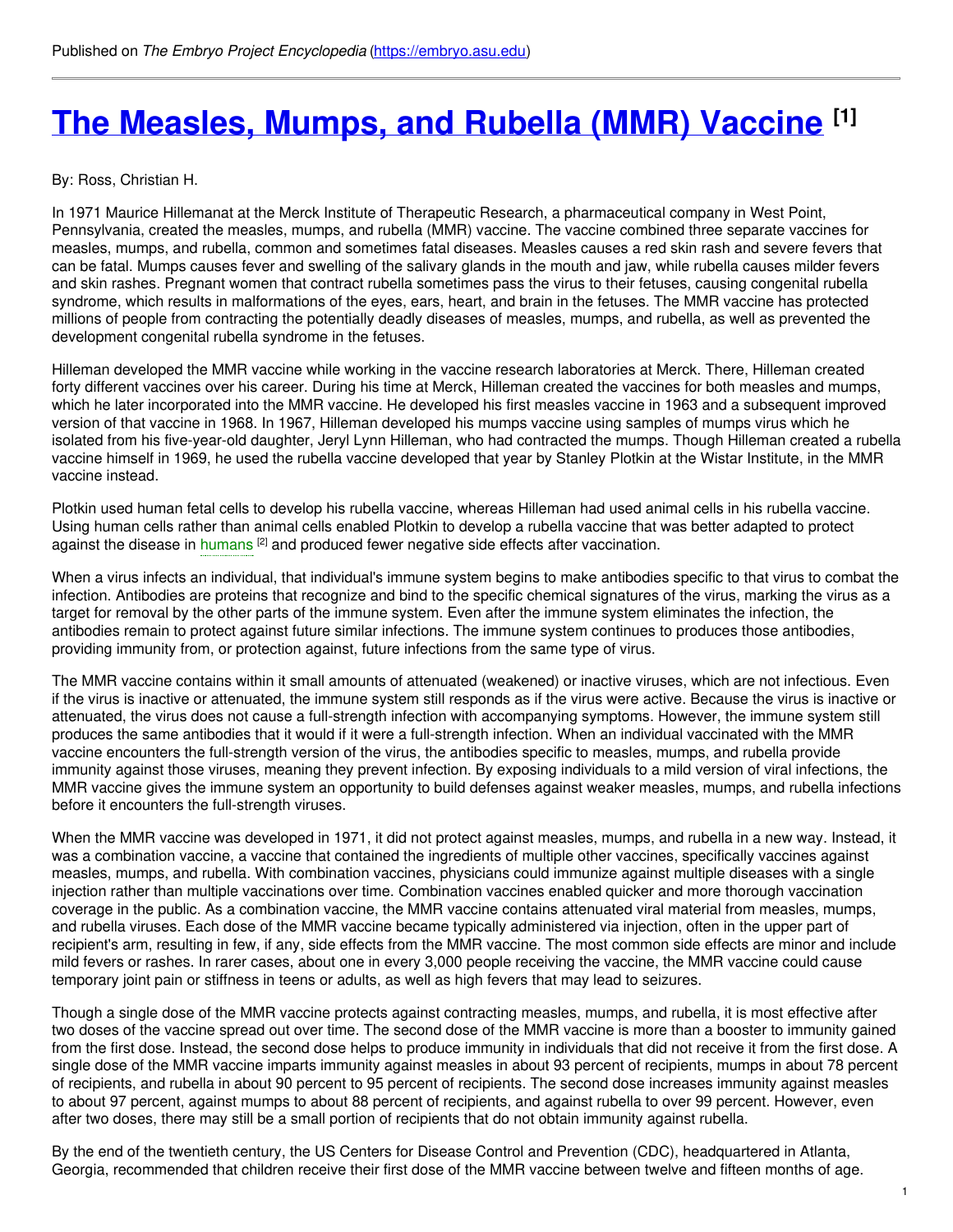They encouraged parents to wait until after a child's first year to begin vaccination because until about that time children retain passive protection against measles, mumps, and rubella from antibodies passed to them from their mothers. Those antibodies destroy any measles, mumps, or rubella viruses, including those present in the MMR vaccine, rendering the vaccine ineffective in producing immunity. After the first year, the mother's antibodies are no longer present in the child, but the child's immune system cannot produce those antibodies itself, leaving the child unprotected against infection from measles, mumps, and rubella and ready for immunization with the MMR vaccine. The CDC suggested that children receive their second dose between ages four and six, although children could receive their second does MMR vaccine as early as twenty-eight days after receiving their first does without negative effects on health or disease immunity.

Though medical personnel widely used the MMR vaccine to better promote individual and public health, concerns later arose over the safety of administering the vaccine. In 1998, the medical journal *The Lancet* published an article in which Andrew Wakefield and his colleagues in the UK claimed that there was a causal link between the MMR vaccine and autism spectrum disorders. That publication sparked much public speculation and debate about the safety of vaccines like the MMR vaccine, particularly those that contained thimerosal. Thimerosal is a mercury-based preservative included in many vaccines to prevent microbes from contaminating the vaccines.

People were concerned that thimerosal, a mercury-based preservative included in many vaccines to prevent microbes from contaminating them, caused increased rates of autism spectrum disorders in the US. In response to growing public concerns, the United States Congress held hearings to debate the effects of thimerosal in vaccines and any possible links to autism spectrum disorders. The Congressional reports from those hearings called for federal health agencies to determine the impact mercury-based compounds on individuals' health.

However, multiple studies conducted and reviewed by the Institute of Medicine, now called the National Academy of Medicine in Washington, D.C., and the Centers for Disease Control and Prevention (CDC) in Atlanta, Georgia, demonstrated that there is no link between vaccines or thimerosal and autism spectrum disorders. From 2003 to 2015, there were at least nine studies conducted or funded by the CDC investigating the relationship between thimerosal in vaccines. None of those studies found any evidence to support the claim that thimerosal caused autism spectrum disorders. Studies conducted by the Institute of Medicine in 2004 and 2011 further disconfirmed that vaccines containing thimerosal caused autism spectrum disorders. In 2013, a CDC study concluded that there was no evidence that vaccines, in particular the MMR vaccine, caused and autism spectrum disorders. Thorough and repeated research has demonstrated that the MMR vaccine is not only safe for use, but also highly effective in preventing against potentially deadly diseases. In 2010, *The Lancet* retracted Wakefield's 1998 paper due to incorrect statements contained within.

The MMR vaccine has prevented deaths and defects caused by childhood diseases. Of the diseases that the MMR vaccine protected against, measles was the deadliest. In the early part of the twentieth century, records reported an average of 6,000 deaths per year in the US due to measles. In the ten years before the advent of measles vaccines in 1963, an estimated 3.5 million people in the US contracted the disease each year. After the introduction of the MMR vaccine in 1971, the number of cases in the US dropped to between 22,000 and 75,000 cases per year. By the mid-1980s, the number of US measles cases had decreased to fewer than 4,000 cases per year. Since its licensing in 1971, the MMR vaccine has prevented millions of cases of rubella in children as well as pregnant women, further preventing malformation in the fetuses of rubella-infected mothers due to congenital rubella syndrome. Later, a CDC study of vaccinated children born between 1994 and 2013 estimated that the MMR vaccine prevented nearly 150 million cases and over 57,000 deaths from measles, mumps, and rubella. Furthermore, the CDC estimated between 1999 and 2004, when the World Health Organization, headquartered in Geneva, Switzerland, increased global efforts to vaccinate people against measles, they likely prevented about 1.4 million deaths.

Worldwide, medical personnel administered more than 500 million doses of the MMR vaccine between 1999 and 2006. In that time, the use of the MMR vaccine has improved the health of children and women by preventing measles, mumps, and rubella and preventing congenital rubella syndrome in the fetuses of pregnant women.

# **Sources**

- 1. Burton, Dan. "Mercury in Medicine Report." *Congressional Record* 149 (May 20, 2003): E1011–E1030. <https://www.gpo.gov/fdsys/pkg/CREC-2003-05-21/html/CREC-2003-05-21-pt1-PgE1011-3.htm> [3] (Accessed June 14, 2016).
- 2. Buynak, Eugene B., Robert E. Weibel, James E. Whitman, Joseph Stokes, and Maurice R. Hilleman. "Combined Live Measles, Mumps, and Rubella Virus Vaccines." *Journal of theAmerican Medical [Association](https://embryo.asu.edu/search?text=American%20Medical%20Association) [4]* 207 (1969): 2259–62.
- 3. Centers for Disease Control and Prevention. "Measles, Mumps, and Rubella Vaccine Use and Strategies for Elimination of Measles, Rubella, and Congenital Rubella Syndrome and Control of Mumps: Recommendations of the Advisory Committee on Immunization Practices (ACIP)." *Mortality and Morbidity Weekly Report* 47 (1998): 1–57. http:// [www.cdc.gov/mmwr/preview/mmwrhtml/00053391.htm](http://www.cdc.gov/mmwr/preview/mmwrhtml/00053391.htm) [5] (Accessed May 20, 2016).
- 4. Centers for Disease Control and Prevention. "Progress in Reducing Global Measles Deaths, 1999–2004." *Mortality and Morbidity Weekly Report* 55 (2006): 247–9. http:// [www.cdc.gov/mmwr/preview/mmwrhtml/mm5509a8.htm](http://www.cdc.gov/mmwr/preview/mmwrhtml/mm5509a8.htm) [6] (Accessed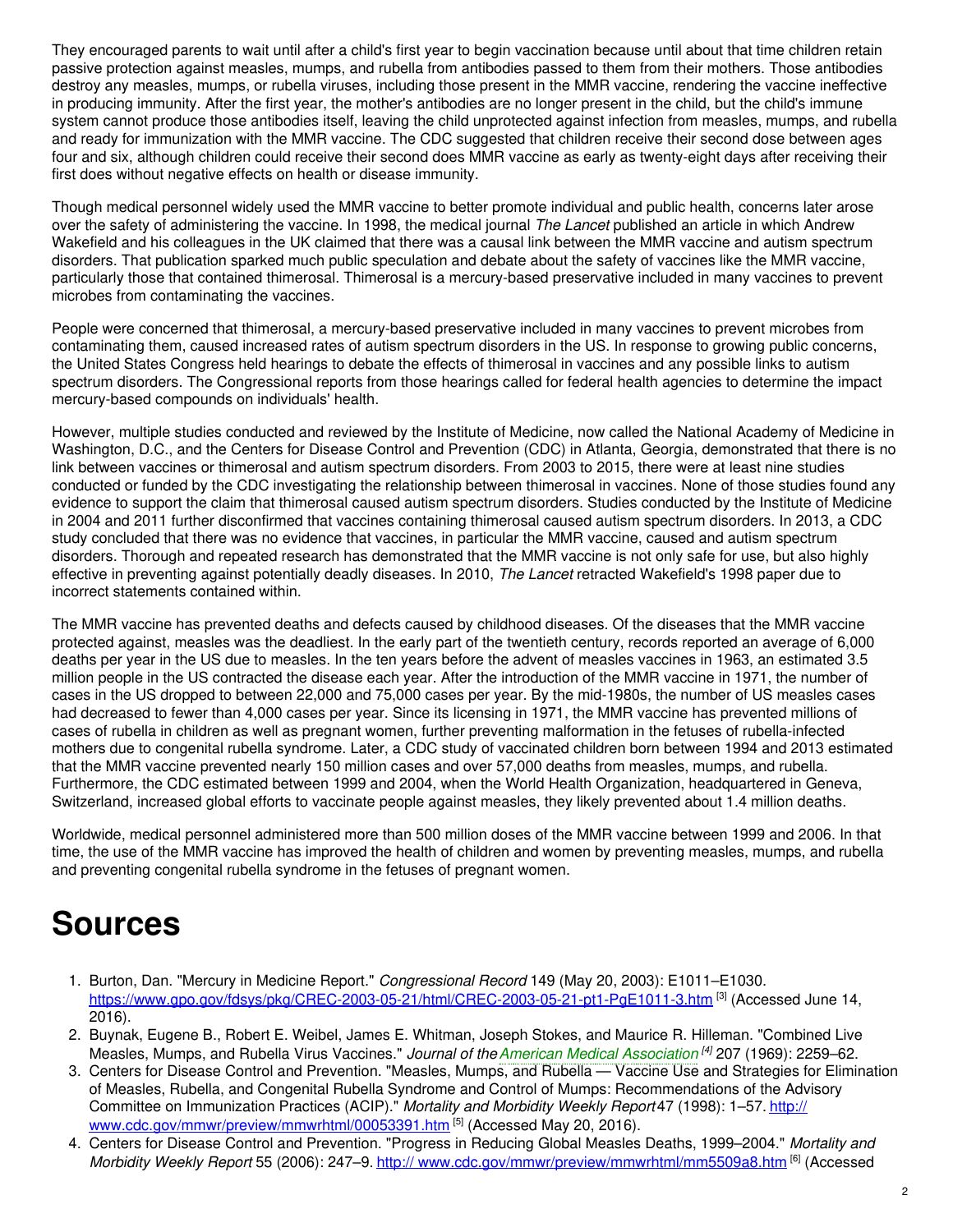May 20, 2016).

- 5. Destefano, Frank, Cristofer S. Price, and Eric S. Weintraub. "Increasing Exposure to Antibody-Stimulating Proteins and Polysaccharides in Vaccines Is Not Associated with Risk of Autism." *The Journal of Pediatrics* 163 (2013): 561–7. http [://www.jpeds.com/article/S0022-3476%2813%2900144-3/pdf](http://www.jpeds.com/article/S0022-3476%252813%252900144-3/pdf) [7] (Accessed May 20, 2016).
- 6. Dove, Alan. "Maurice Hilleman." *Nature* Medicine 11 (2005): S2.
- 7. Hilleman, Maurice R., Robert E. Weibel, Eugene B. Buynak, Joseph Stokes Jr, and James E. Whitman Jr. "Live, Attenuated Mumps-Virus Vaccine: Protective Efficacy as Measured in a Field Evaluation." *New England Journal of Medicine* 276 (1967): 252–8.
- 8. Hilleman, Maurice R., Eugene B. Buynak, Robert E. Weibel, Joseph Stokes, James E. Whitman, and M. Bernice Leagus. "Development and Evaluation of the Moraten Measles Virus Vaccine." *The Journal of theAmerican Medical [Association](https://embryo.asu.edu/search?text=American%20Medical%20Association) [4]* 206 (1968): 587–90.
- 9. Immunization Safety and Review Committee, Board on Health Promotion and Disease Prevention, and Institute of Medicine of the National Academies. *Immunization Safety Review: Vaccines and Autism*. Washington, D.C.: The National Academies Press, 2004. <http://www.nap.edu/read/10997/chapter/1> [8] (Accessed June 14, 2016).
- 10. Institute of Medicine of the National Academies. *Adverse Effects of Vaccines: Evidence and Causality: Evidence and* Causality. Washington D.C.: The National Academies Press, 2012[.http://www.nap.edu/read/13164/chapter/1](http://www.nap.edu/read/13164/chapter/1)<sup>[9]</sup> (Accessed June 14, 2016).
- 11. "Measles (Rubeola)." Centers for Disease Control and Prevention. 2014. <http://www.cdc.gov/measles/vaccination.html> <sup>[10]</sup> (Accessed May 20, 2016).
- 12. "Mumps." Centers for Disease Control and Prevention. 2015. <http://www.cdc.gov/mumps/vaccination.html> <sup>[11</sup>] (Accessed May 20, 2016).
- 13. Newman, Laura. "Maurice Hilleman." *British Medical Journal* 330 (2005): 1028. <http://www.ncbi.nlm.nih.gov/pmc/articles/PMC557162/pdf/bmj33001028.pdf> <sup>[12]</sup> (Accessed May 20, 2016).
- 14. Plotkin, Stanley A., John D. Farquhar, Michael Katz, and Fritz Buser. "Attenuation of RA 27/3 Rubella Virus in WI-38 Human Diploid Cells." *American Journal of Diseases of Children* 118 (1969): 178–85.
- 15. "Science Summary: CDC Studies on Thimerosal in Vaccines." Centers for Disease Control and Prevention. <http://www.cdc.gov/vaccinesafety/pdf/cdcstudiesonvaccinesandautism.pdf> [13] (Accessed May 20, 2016).
- 16. Stehr-Green, Paul, Peet Tull, Michael Stellfeld, Preben-Bo Mortenson, and Diane Simpson. "Autism and Thimerosal-Containing Vaccines: Lack of Consistent Evidence for an Association." *American Journal of Preventive Medicine* 25 (2003): 101–6.
- 17. Stokes, Joseph, Robert E. Weibel, Victor M. Villarejos, Eugene B. Buynak, and Maurice R. Hilleman. "Trivalent Combined Measles-Mumps-Rubella Vaccine: Findings in Clinical-Laboratory Studies." *The Journal of the American Medical Association* 218 (1971): 57–61.
- 18. Thompson, William W., Cristofer Price, Barbara Goodson, David K. Shay, Patti Benson, Virginia L. Hinrichsen, Edwin Lewis et al. "Early Thimerosal Exposure and Neuropsychological Outcomes at 7 to 10 Years." *New England Journal of Medicine* 357 (2007): 1281–92.
- 19. US Congress. House of Representatives. Subcommittee on Human Rights and Wellness Committee on Government Reform. *Mercury in Medicine—Are We Taking Unnecessary Risks?*. 104 th Congress, 2nd session, 2000. 106–232. <https://www.gpo.gov/fdsys/pkg/CHRG-106hhrg72722/html/CHRG-106hhrg72722.htm> [14] (Accessed June 22, 2016).
- 20. Vaccines and Immunizations. "Measles and the Vaccine (Shot) to Prevent It." Centers for Disease Control and Prevention. <http://www.cdc.gov/vaccines/parents/diseases/child/measles.html> <sup>[15]</sup> (Accessed May 20, 2016).
- 21. Verstraeten, Thomas, Robert L. Davis, Frank DeStefano, Tracy A. Lieu, Philip H. Rhodes, Steven B. Black, Henry Shinefield, and Robert T. Chen. "Safety of Thimerosal-Containing Vaccines: A Two-Phased Study of Computerized Health Maintenance Organization Databases." *Pediatrics* 112 (2003): 1039–48.
- 22. Wakefield, Andrew Jeremy, Simon H. Murch, Andrew Anthony, J Linnell, D M Casson, M Malik, Mark Berelowitz, Amar P. Dhillon, Michael A. Thompson, P. Harvey, A. Valentine, Susan E. Davies, and John A. Walker-Smith. "RETRACTED: Ileal-Lymphoid-Nodular Hyperplasia, Non-Specific Colitis, and Pervasive Developmental Disorder in Children." *The Lancet* 351 (1998): 637–41. <u>[http://www.thelancet.com/pdfs/journals/lancet/PIIS0140-6736%2897%](http://www.thelancet.com/pdfs/journals/lancet/PIIS0140-6736%252897%252911096-0.pdf) 2911096-0.pdf</u> <sup>[16]</sup> (Accessed May 20, 2016).
- 23. Whitney, Cynthia G., Fangjun Zhou, James Singleton, and Anne Schuchat. "Benefits from Immunization During the Vaccines for Children Program Era – United States, 1994–2013." *Mortality and Morbidity Weekly Report* 63 (2014): 352–5. <http://www.cdc.gov/mmwr/preview/mmwrhtml/mm6316a4.htm> [17] (Accessed May 20, 2016).

The measles, mumps, and rubella (MMR) vaccine was created by Maurice Hilleman in 1971 at the Merck Institute of Therapeutic Research, a pharmaceutical company in West Point, Pennsylvania. It combined three separate vaccines for measles, mumps, and rubella, common and sometimes fatal diseases. Measles causes a red skin rash and severe fevers that can be fatal. Mumps causes fever and swelling of the salivary glands in the mouth and jaw, while rubella causes milder fevers and skin rashes. Pregnant women that contract rubella sometimes pass the virus to their fetuses, causing congenital rubella syndrome, which results in malformations of the eyes, ears, heart, and brain in the fetuses. The MMR vaccine has protected millions of people from contracting the potentially deadly diseases of measles, mumps, and rubella, as well as prevented the development congenital rubella syndrome in the fetuses.

### **Subject**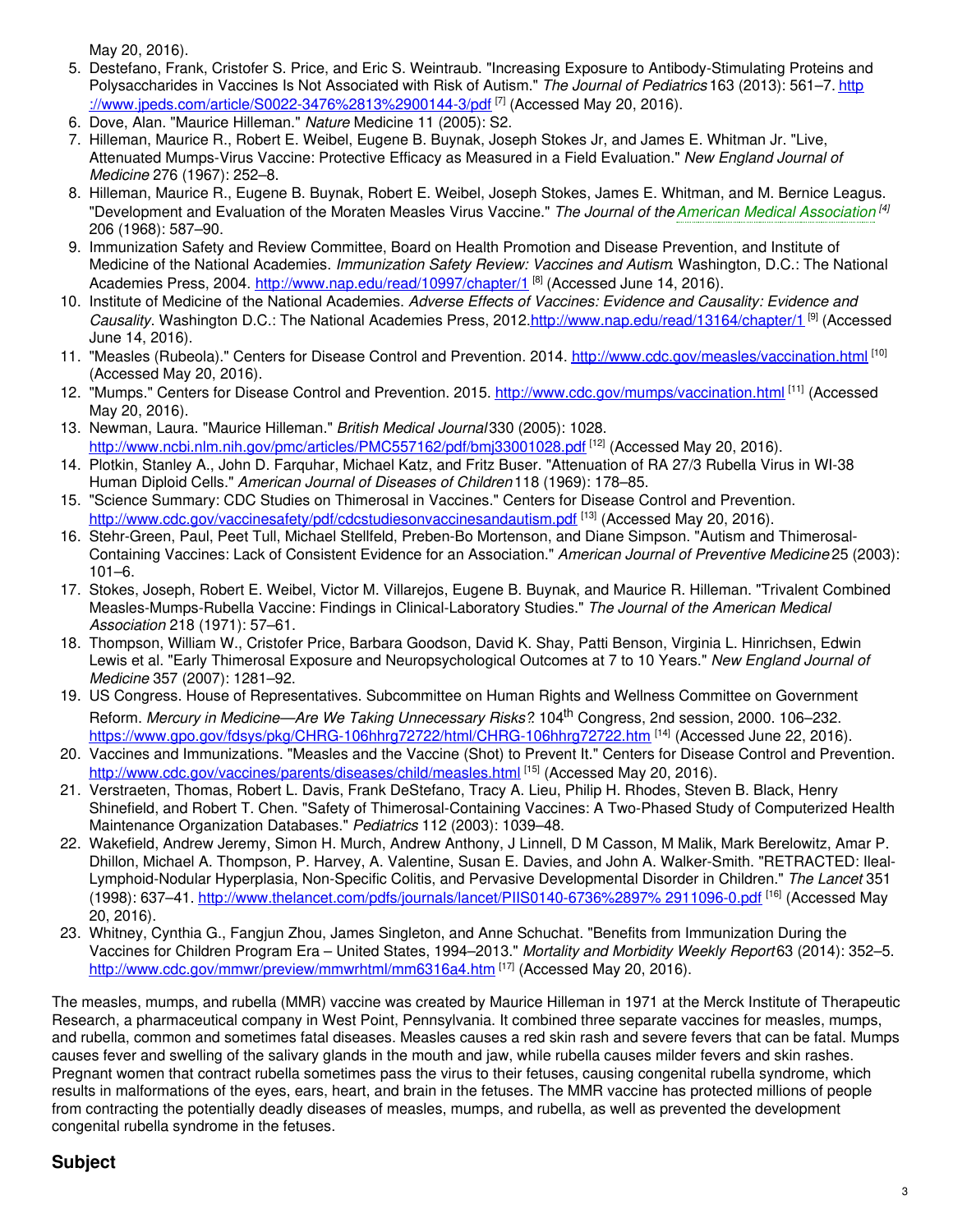<u>MMR [vaccine](https://embryo.asu.edu/library-congress-subject-headings/mmr-vaccine) [18] Viral [vaccines](https://embryo.asu.edu/library-congress-subject-headings/rubella-vaccines) [19] [Combined](https://embryo.asu.edu/library-congress-subject-headings/combined-vaccines) vaccines</u> [20] <u>[Rubella](https://embryo.asu.edu/library-congress-subject-headings/rubella)</u> [21] <u>Rubella vaccines</u> [22] <u>[Measles](https://embryo.asu.edu/library-congress-subject-headings/measles-vaccine) [23] Measles vaccine</u> [24] [Mumps](https://embryo.asu.edu/library-congress-subject-headings/mumps) <sup>[25]</sup> [Mumps--Vaccination](https://embryo.asu.edu/library-congress-subject-headings/mumps-vaccination) <sup>[26]</sup> Viral [vaccines](https://embryo.asu.edu/library-congress-subject-headings/viral-vaccines) <sup>[19]</sup>

#### **Topic**

[Technologies](https://embryo.asu.edu/topics/technologies) [27]

## **Publisher**

Arizona State University. School of Life Sciences. Center for Biology and Society. Embryo Project Encyclopedia.

## **Rights**

Copyright Arizona Board of Regents Licensed as Creative Commons Attribution-NonCommercial-Share Alike 3.0 Unported (CC BY-NC-SA 3.0) http://creativecommons.org/licenses/by-nc-sa/3.0/

### **Format**

<u>[Articles](https://embryo.asu.edu/formats/articles)</u>  $^{[28]}$ 

**Last Modified** Wednesday, July 4, 2018 - 04:40

#### **DC Date Accessioned**

Thursday, March 30, 2017 - 21:28

#### **DC Date Available**

Thursday, March 30, 2017 - 21:28

#### **DC Date Created**

2017-03-30

# **DC Date Created Standard**

Thursday, March 30, 2017 - 07:00

#### **c** [Contact](https://embryo.asu.edu/contact) Us

© 2021 Arizona Board of Regents

The Embryo Project at Arizona State University, 1711 South Rural Road, Tempe Arizona 85287, United States

**Source URL:** https://embryo.asu.edu/pages/measles-mumps-and-rubella-mmr-vaccine

#### **Links**

- [1] https://embryo.asu.edu/pages/measles-mumps-and-rubella-mmr-vaccine
- [2] https://embryo.asu.edu/search?text=humans
- [3] https://www.gpo.gov/fdsys/pkg/CREC-2003-05-21/html/CREC-2003-05-21-pt1-PgE1011-3.htm
- [4] https://embryo.asu.edu/search?text=American%20Medical%20Association
- [5] http://www.cdc.gov/mmwr/preview/mmwrhtml/00053391.htm
- [6] http://www.cdc.gov/mmwr/preview/mmwrhtml/mm5509a8.htm
- [7] http://www.jpeds.com/article/S0022-3476%2813%2900144-3/pdf
- [8] http://www.nap.edu/read/10997/chapter/1
- [9] http://www.nap.edu/read/13164/chapter/1
- [10] http://www.cdc.gov/measles/vaccination.html
- [11] http://www.cdc.gov/mumps/vaccination.html
- [12] http://www.ncbi.nlm.nih.gov/pmc/articles/PMC557162/pdf/bmj33001028.pdf
- [13] http://www.cdc.gov/vaccinesafety/pdf/cdcstudiesonvaccinesandautism.pdf
- [14] https://www.gpo.gov/fdsys/pkg/CHRG-106hhrg72722/html/CHRG-106hhrg72722.htm
- [15] http://www.cdc.gov/vaccines/parents/diseases/child/measles.html
- [16] http://www.thelancet.com/pdfs/journals/lancet/PIIS0140-6736%2897%2911096-0.pdf
- [17] http://www.cdc.gov/mmwr/preview/mmwrhtml/mm6316a4.htm
- [18] https://embryo.asu.edu/library-congress-subject-headings/mmr-vaccine
- [19] https://embryo.asu.edu/library-congress-subject-headings/viral-vaccines
- [20] https://embryo.asu.edu/library-congress-subject-headings/combined-vaccines
- [21] https://embryo.asu.edu/library-congress-subject-headings/rubella
- [22] https://embryo.asu.edu/library-congress-subject-headings/rubella-vaccines